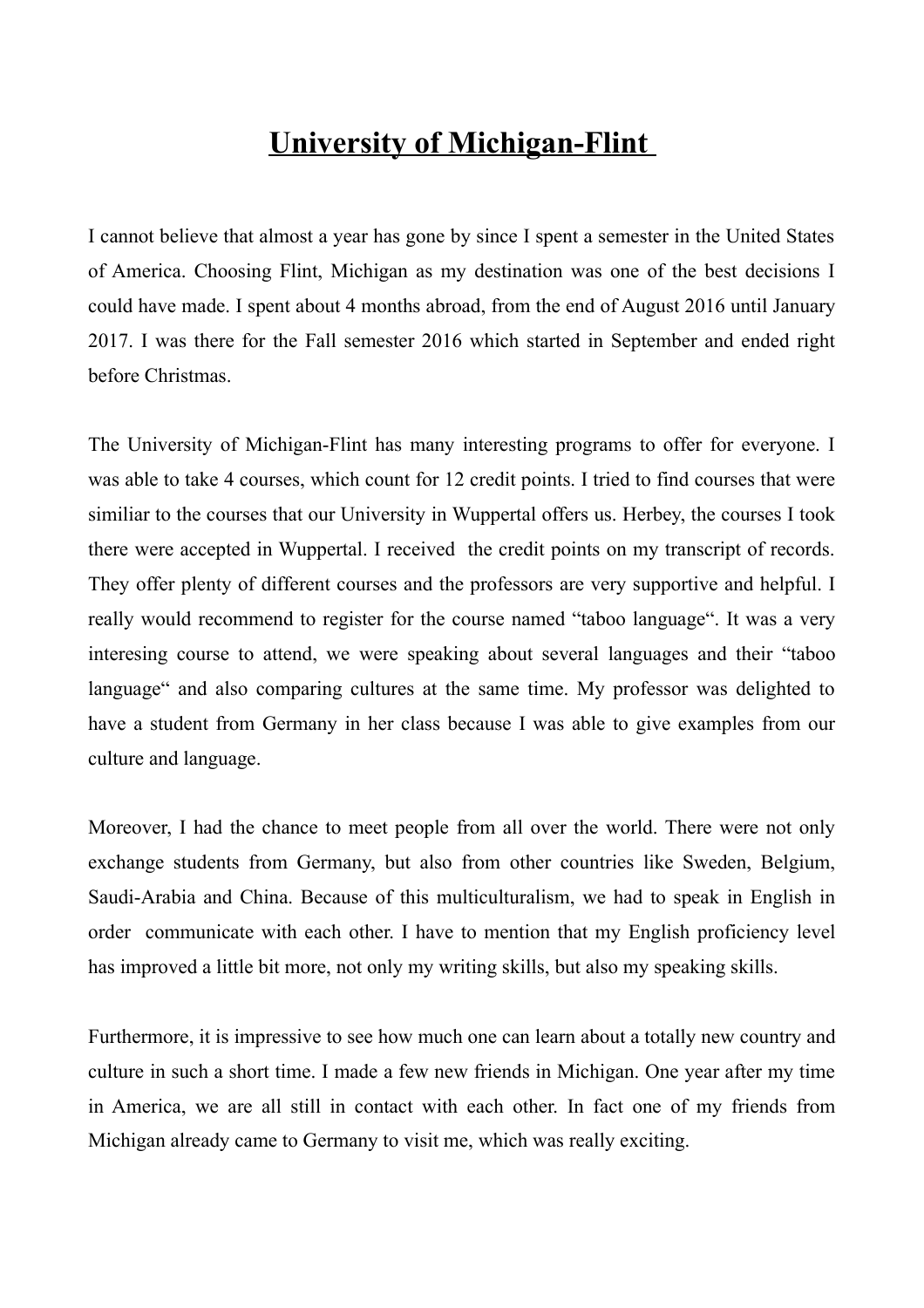Since Michigan is very close to Canada, two fellow students from Germany and I decided to take a flight to Toronto. We thought it would be a great opportunity to visit Toronto for a few days right before our semester in Michigan starts. In this way we had the chance to see a new city, which was totally worth it. Not only did we visit Canada, but also a few other popular cities in the US like Chicago and New York. Michigan itself has a lot of beautiful places that are worth seeing. One of my personal favourites are Ann Arbour and Detroit which is the capital city of automobiles in America.

All in all, Michigan has been a wonderful experience for me. This stay gave me the opportunity to become more independent and learn more about a university living in a different country.

If you have any further questions concerning courses at the university or questions in general about the University of Michigan, feel free to contact me!

Ilirjana Podrimqak



**Campus SUMMER**